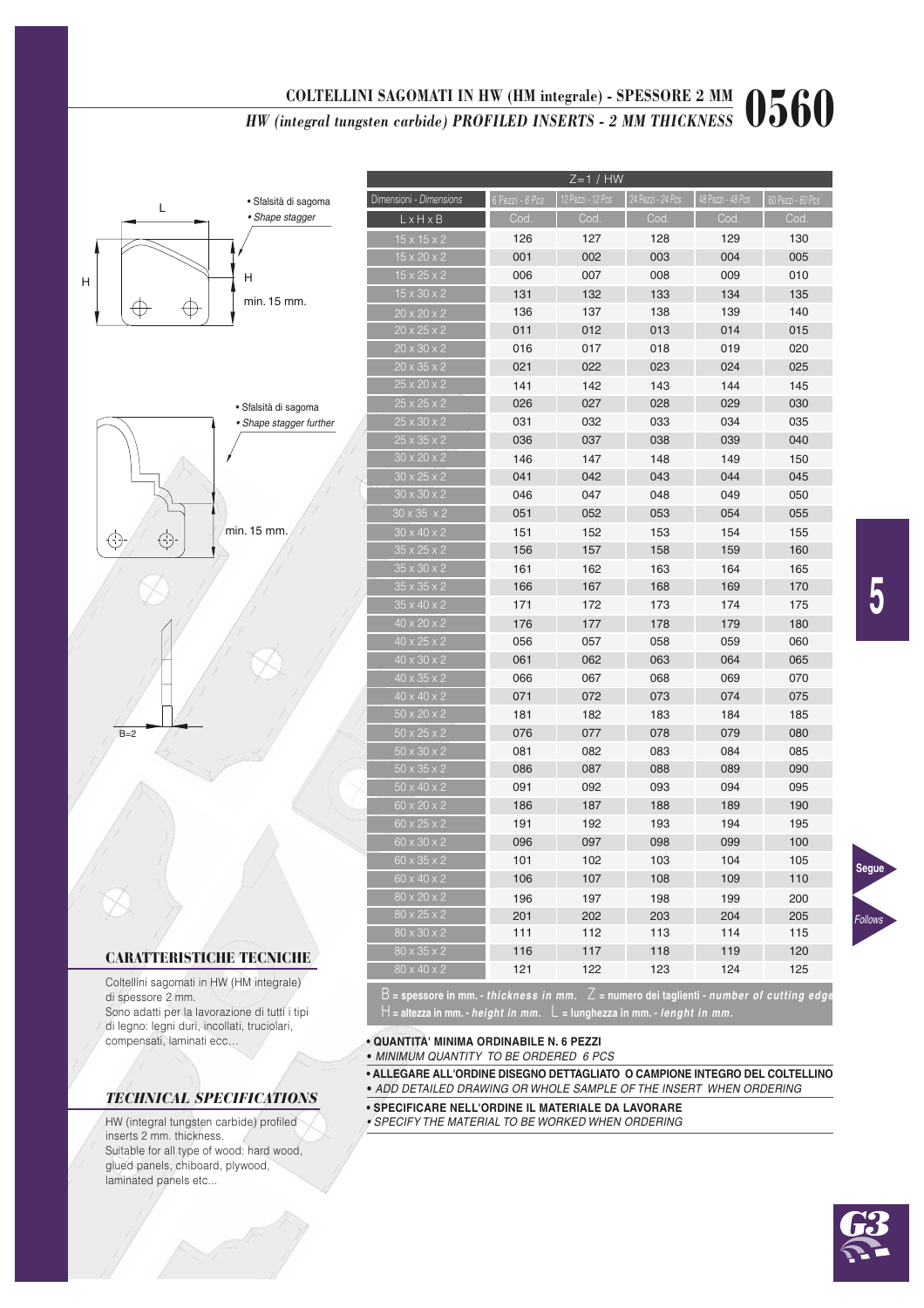COLTELLINI SAGOMATI IN HW (HM integrale) - SPESSORE 2 MM<br> *HW (integral tungsten carbide) PROFILED INSERTS - 2 MM THICKNESS* 

## ESEMPI DI PROFILI - *PROFILES EXAMPLE*